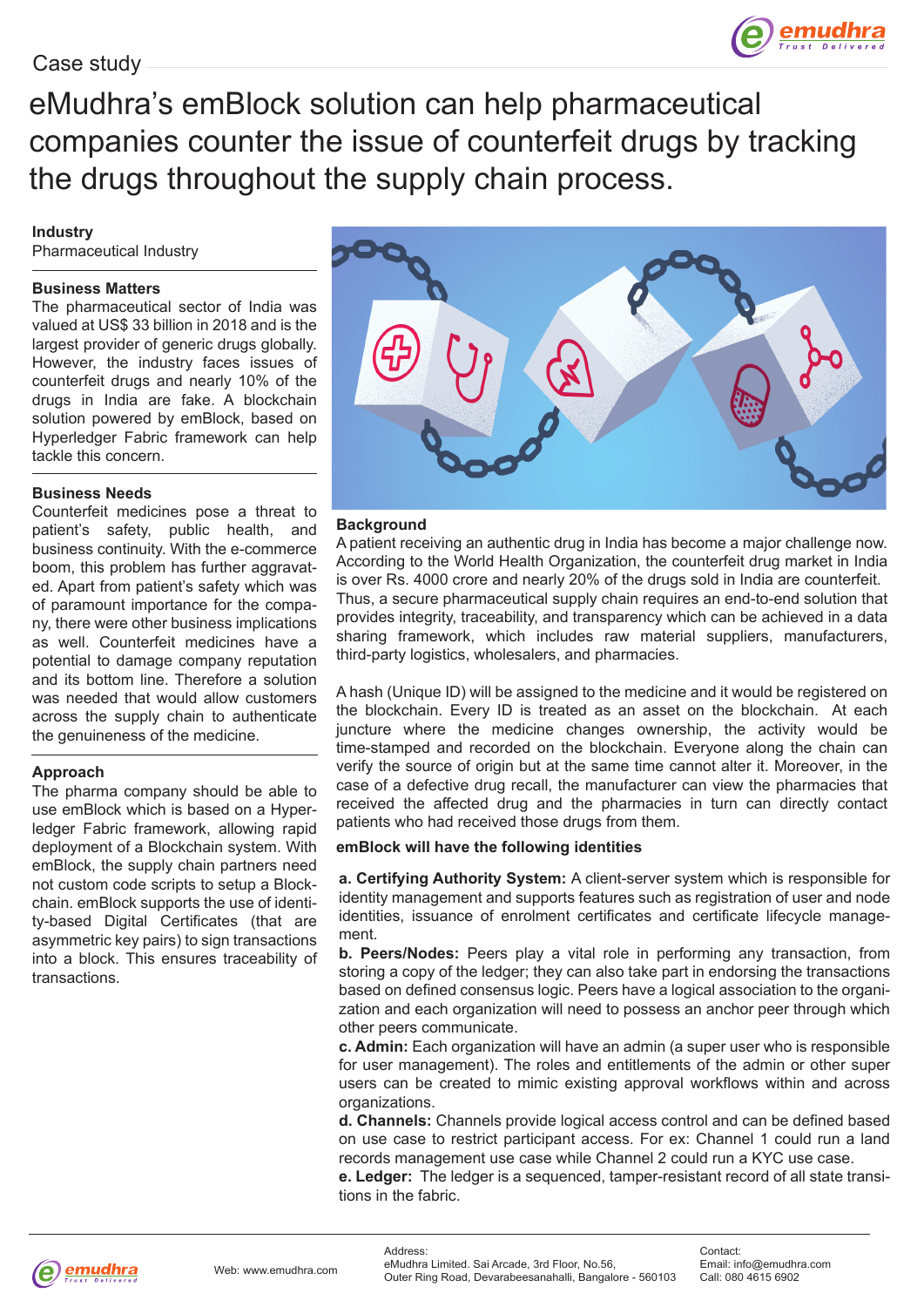# **Blockchain Technology**

Blockchain also referred to as a 'distributed ledger' is a type of database in which transactions are copied to all the computers in a participating network. The information is stored in blocks and given the latest block, all the previous blocks linked together in the chain can be accessed, making the data verifiable and auditable.

# **Features of Blockchain**

a) Participants in the network are used to reach a consensus

b) Identity is established using cryptography and Digital Signatures

c) Blockchain is time stamped and programmable

d) Records are immutable and changing historic records is near to impossible

# **Benefits**

• The supply chain is traceable and drugs are easier to track

• Information systems will hold expiry date details, which improves stock control and rotation

• All parties can see every stage of the drug journey to ensure the drug authenticity

• In case of any defect, recalls are very easy

• Promotes electronic prescriptions and decentralized, trust-based, authenticated data exchange.



# **Solution**

# **The blockchain will have the following participants:**

- 1. Hospitals
- 2. Patients
- 3. Drug Manufacturer, wholesaler, distributor
- 4. Government Agencies

The participants in the blockchain can record and view transactions. Using smart contracts an immutable ePOD (electronic proof of delivery) an indisputable record of the freight's history will be created.



# **emBlock which is based on a Hyperledger Fabric has the following business blockchain components:**

emudhra

• Consensus Layer - Responsible for generating an agreement on the order and confirming the correctness of the set of transactions that constitute a block.

• Smart Contract Layer - Responsible for processing transaction requests and determining if transactions are valid by executing business logic.

• Communication Layer - Responsible for transporting peer-to-peer messages between nodes that participate in a shared ledger instance.

• Data Store Abstraction - Allows different data-stores to be used by other modules.

• Identity Services - Enables the establishment of a root of trust during setup of a blockchain instance, enrolment and registration of identities or system entities during network operation, and the management of changes like drops, adds, and revocations. It also provides authentication and authorization.

• Policy Services - Responsible for policy management of various policies specified in the system, such as the endorsement policy, consensus policy or group management policy. It interfaces and depends on other modules to enforce various policies.

• APIs - Enables interface between clients, applications and the blockchain.



Address: eMudhra Limited. Sai Arcade, 3rd Floor, No.56, Outer Ring Road, Devarabeesanahalli, Bangalore - 560103